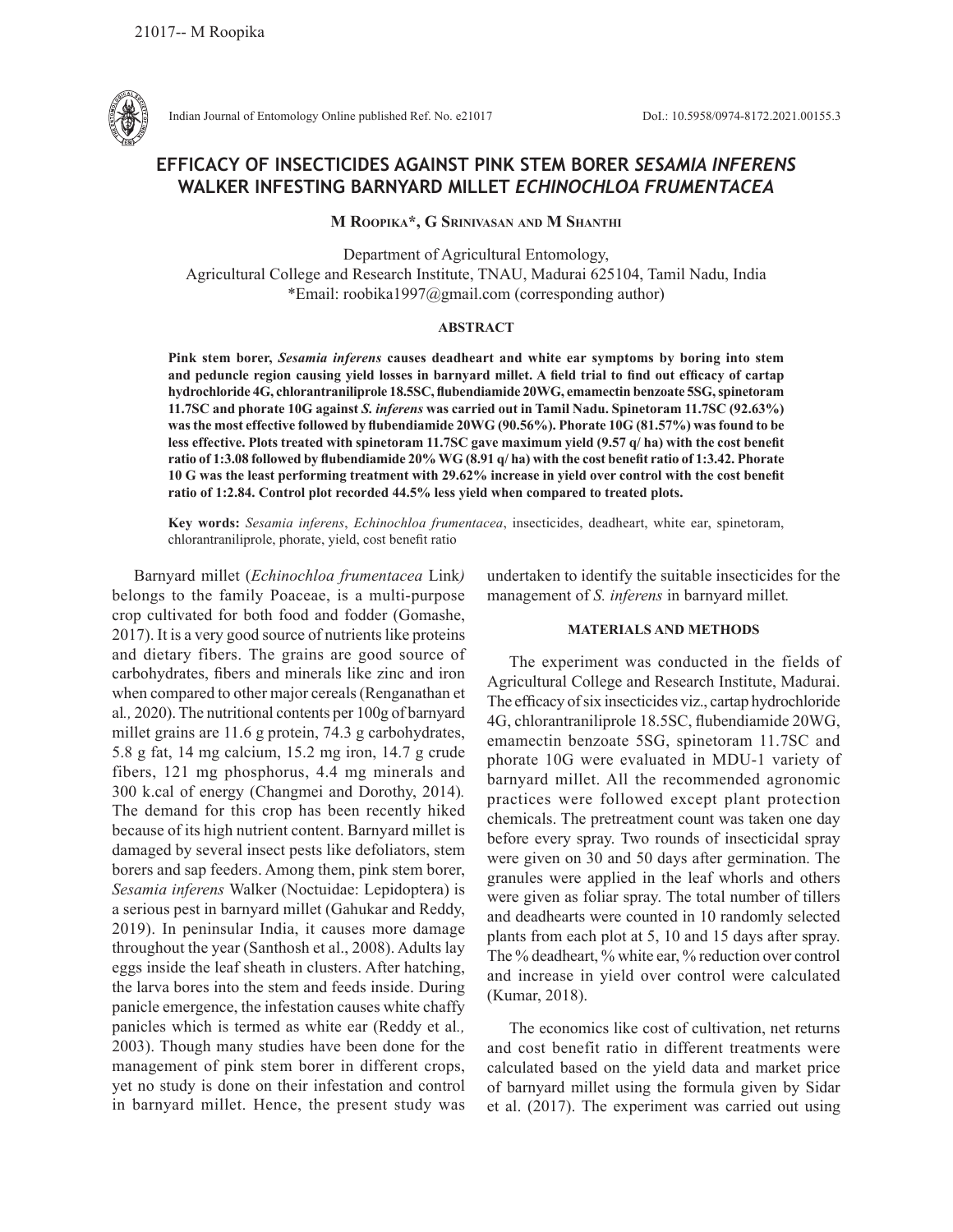| $\begin{array}{l} 6.05 \\ (14.23)^\text{st} \\ (14.95) \\ (13.86)^\text{bs} \\ (14.67) \\ (14.61) \\ (15.01) \\ (15.01) \\ (16.21) \\ (17.52) \\ (19.485) \\ (19.21) \\ (19.21) \\ (19.31) \\ (19.31) \\ (19.32) \\ (19.33) \\ (19.33) \\ (19.33) \\ (19.33) \\ (19.33) \\ (19.33) \\ (19.33) \\ (19.33) \\ (19.33) \\ (19.$<br>0.86<br>1.87 | 1.20 |                      | $\begin{array}{l} (12.82)^{\text{ls}} \\ (13.98) \\ (15.1)^{\text{st}} \\ (15.0)^{\text{st}} \\ (15.0)^{\text{st}} \\ (15.0)^{\text{st}} \\ (15.0)^{\text{st}} \\ (15.0)^{\text{st}} \\ (15.0)^{\text{st}} \\ (15.0)^{\text{st}} \\ (15.0)^{\text{st}} \\ (11.24)^{\text{st}} \\ (11.24)^{\text{st}} \\ (11.24)^{\text{st}} \\ (11.24)^{\text{st}} \\ (11.24)^{\text{st}} \\ (11.24)^{\text{st}} \\ (12.24$<br>$\begin{array}{l} 3.14 \\ 10.20\text{p}^{\text{ab}} \\ 2.62 \\ 2.17 \\ 3.75 \\ 11.16\text{p}^{\text{bc}} \\ (9.31)\text{p} \\ 11.16\text{p} \\ (8.50)\text{p} \\ (12.20)\text{p} \\ (13.34) \\ (14.32) \\ (40.58)\text{q} \end{array}$<br>$(10.73)^{a}$<br>$(14.14)^{b}$<br>$17.64$ <sup>o</sup><br>$(31.06)^d$<br>26.64<br>3.47<br>9.19<br>0.94 | (25.72)<br>(25.14)<br>(25.00)<br>18.06<br>17.87<br>18.85 |
|----------------------------------------------------------------------------------------------------------------------------------------------------------------------------------------------------------------------------------------------------------------------------------------------------------------------------------------------|------|----------------------|-----------------------------------------------------------------------------------------------------------------------------------------------------------------------------------------------------------------------------------------------------------------------------------------------------------------------------------------------------------------------------------------------------------------------------------------------------------------------------------------------------------------------------------------------------------------------------------------------------------------------------------------------------------------------------------------------------------------------------------------------------------------|----------------------------------------------------------|
|                                                                                                                                                                                                                                                                                                                                              |      | 2.37<br>2.62<br>2.34 | 2.06                                                                                                                                                                                                                                                                                                                                                                                                                                                                                                                                                                                                                                                                                                                                                            |                                                          |
| $\begin{array}{l} 4.17 \\ 11.78 \text{h}^{\text{ab}} \\ 3.51 \\ 12.79 \text{h}^{\text{ab}} \\ 4.56 \\ 2.70 \\ 2.70 \\ 2.70 \\ 6.46 \text{h}^{\text{ab}} \\ 6.48 \\ 7.4 \text{h}^{\text{ab}} \\ 3.31 \\ 3.51 \\ 3.64 \text{h}^{\text{ab}} \end{array}$<br>5.97<br>(26.24)<br>19.56<br>a.i./ha<br>a.i./ha<br>a.i./ha<br>9.5g<br>50g<br>l kg    |      |                      |                                                                                                                                                                                                                                                                                                                                                                                                                                                                                                                                                                                                                                                                                                                                                                 |                                                          |

RBD with each treatment replicated thrice. The data collected from each plot were processed to arcsine and square root data transformation. The data were analyzed using AGRES software to differentiate the transformed mean values using Fisher's Least Significant Difference (LSD, p=0.05) (Gomez and Gomez, 1984).

## **RESULTS AND DISCUSSION**

One day before first spray the pretreatment count on deadheart damage ranged from 17.87 to 19.56% (Table 1). Five days after spraying spinetoram 11.7SC (3.47) recorded the lowest deadhearts followed by flubendiamide 20WG (4.45). The maximum damage was recorded in phorate 10G (9.19). On 10 days after spray, the lowest deadheart damage was in spinetoram 11.7SC (2.70) followed by flubendiamide 20WG (3.51). The maximum damage was in emamectin benzoate 5SG (4.56) and phorate 10G (6.48). On 15 days after spray spinetoram 11.7SC (2.19) recorded the least damage followed by flubendiamide 20WG (2.62) which were statistically on par. In second spray, on 5 days after spray the least white ear damage (3.19) was in spinetoram 11.7SC followed by flubendiamide 20WG (3.98) and chlorantraniliprole 18.5SC (4.93) which were significantly different. Emamectin benzoate 5SG (6.76) and phorate 10G (8.18) showed maximum white ear which were statistically on par. The data collected 10 days after spray revealed that spinetoram 11.7SC (3.14) led to the lowest white ear damage followed by flubendiamide 20WG (3.95) and chlorantraniliprole 18.5SC (4.95). The maximum white ears war with emamectin benzoate 5SG (6.71) and phorate 10G (7.52). At 15 days after spray also, spinetoram 11.7SC (3.03) showed the lowest white ear damage followed by flubendiamide 20WG (3.88). The treatment phorate 10G recorded the highest damage of 7.29%.

The cumulative white ear (damage) reduction over control was calculated with pooled mean. Spinetoram 11.7SC (92.63) gave maximum reduction followed by flubendiamide 20WG (90.56), chlorantraniliprole 18.5SC (88.71), cartap hydrochloride 4G (86.66) and emamectin benzoate 5SG (85.55). The least reduction (81.57%) was recorded in phorate 10 G. The noneffectiveness of granules might be due to profuse tillering of the crop. The cost of cultivation except plant protection chemicals was Rs.12800. More yield was obtained with spinetoram 11.7% SC (9.57 q/ ha) followed by flubendiamide 20% WG (8.91 q/ ha). Emamectin benzoate 5% SG (7.81 q/ ha) and phorate 10 G (7.57 q/ ha) led to the least yield. The % increase